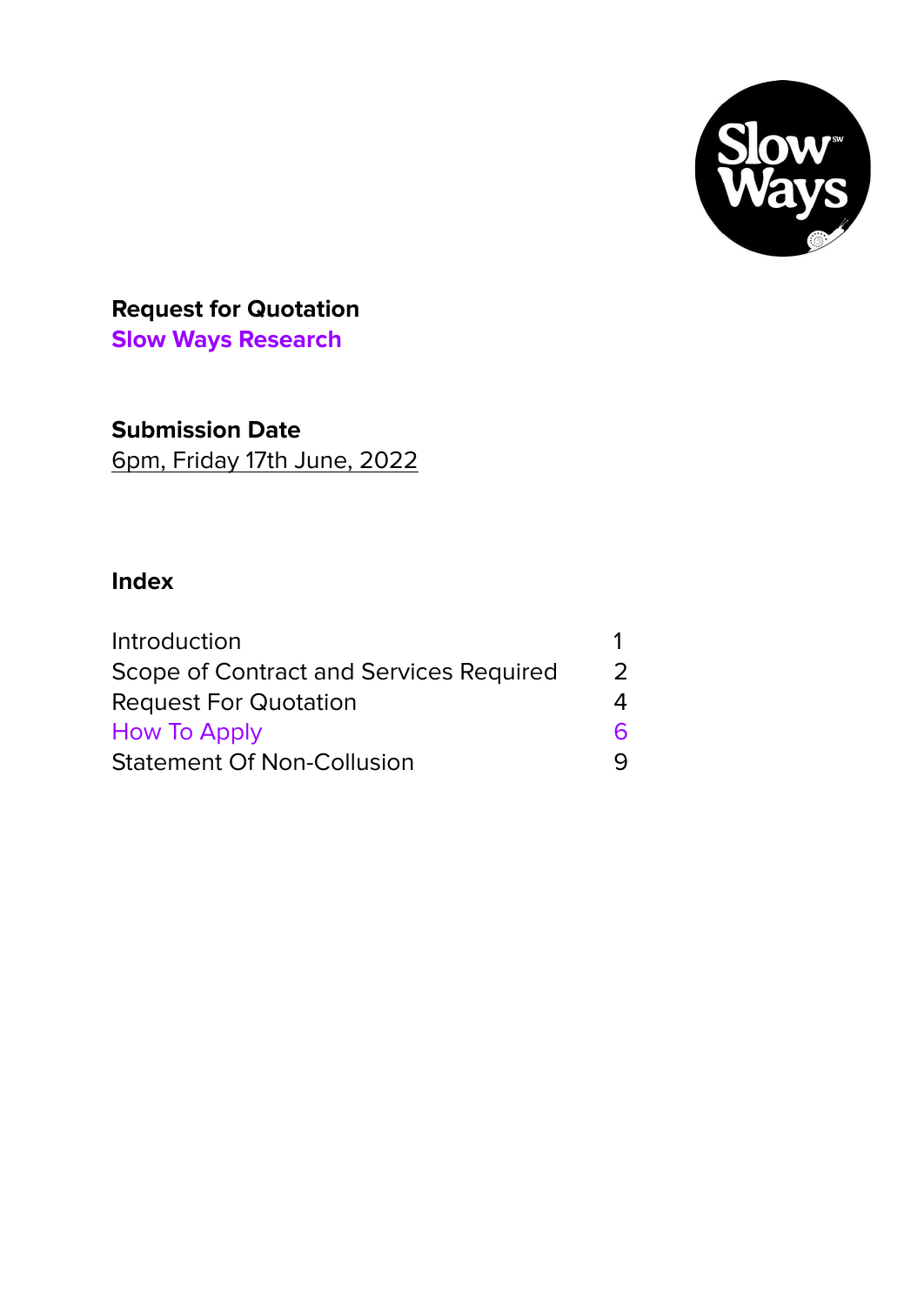## **1 Introduction**

Slow Ways CIC (hereafter referred to as 'Slow Ways') is seeking to appoint a partner organisation to support our research, monitoring, evaluation, learning, decisions and actions.

We are looking for an organisation that can lead and develop our value chain accounting and action research while also supporting our learning and reporting needs.

This Request For Quotation sets out the context for this work, the procurement timescales and services required.

This will be a 2-year contract anticipated to start week commencing 4th July 2022. Subject to funding, the contract may be extended beyond the initial 2 years.

A submission received as part of this procurement process shall constitute acceptance of the terms and conditions detailed within this document.

## **1.1 Background**

Slow Ways is an initiative to create a national network of walking and wheeling routes that connect all of Great Britain's towns and cities.

The core purpose of the initiative is to inspire and support more people to walk and wheel more often, further and for more purposes.

Slow Ways was brought to life during the first months of the pandemic when, during lockdown, hundreds of people drafted thousands of walking routes. Since then, the initiative has been going from strength to strength.

In 2021 we established Slow Ways CIC (a non-profit Community Interest Company) to help make the initiative a success. Thanks to funding from the National Lottery Community Fund's [Growing](https://www.tnlcommunityfund.org.uk/news/blog/2021-07-14/growing-great-ideas-supporting-transformational-change) [Great](https://www.tnlcommunityfund.org.uk/news/blog/2021-07-14/growing-great-ideas-supporting-transformational-change) Ideas programme, we have secured £3 million over seven years to help with the effort.

Our core organisational aims are to:

- Create a national network of recommended walking and wheeling routes that connect all of Great Britain's towns and cities.
- Inspire and support more people to walk and wheel more often, further and for more purposes.

Our core reporting objectives to the Lottery Community Fund are to:

- Directly/indirectly contribute to creating prosperous and thriving communities in the UK.
- Connect and provide value to a wide range of networks, organisations and communities.
- Ensure equity continues to be centred in our work.
- Build a funding ecology around Slow Ways.

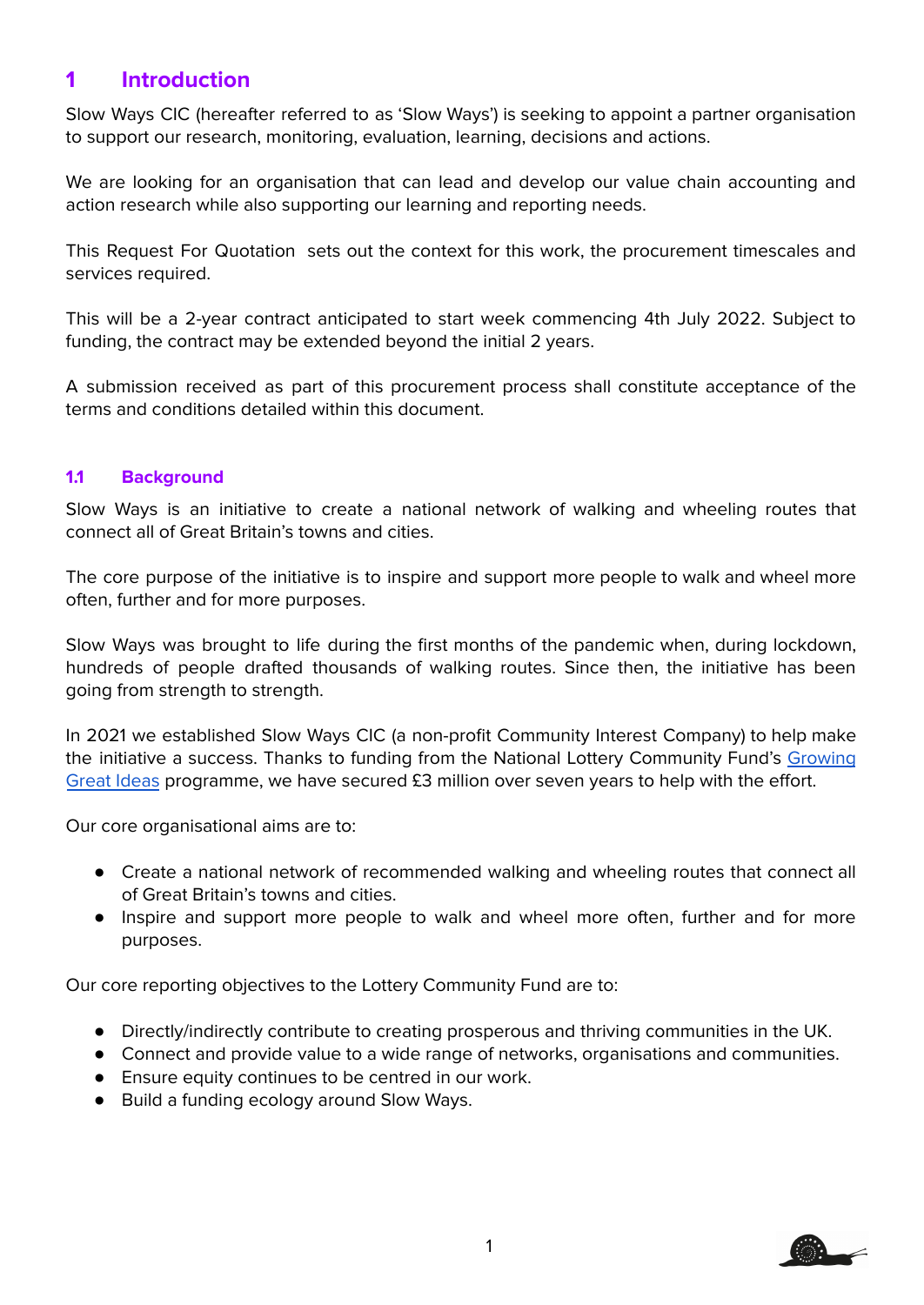## **2. Scope of Contract and Services Required**

Further detail around our project objectives are detailed below. We are also looking for teams to consider alternative approaches, options or be creative based on their own expertise in how best to deliver this work. We expect you to have ways to understand and assess your progress towards meeting your aims and we will want you to share these with us. This work will include four key elements:

## **1. Value chain research and accounting**

We want to understand and account for the actual and potential value of the Slow Ways network, community and initiative. We would like to have both rolling capability/methodology (progress reports) and an annual report. This work will identify direct and indirect social, health, environmental and economic benefits of Slow Ways.

## **2. Action research cycle**

Advising on, designing and helping to implement and monitor a cycle of research, theory and practice that can be used to test and evidence methodologies that contribute towards our aims. We want to actively use research to (rapidly) lead our practice.

## **3. Reflection, learning and connections**

We expect to have a close relationship with someone in your organisation who can help our team to develop, learn and make connections by being sign-posted to relevant insights, opportunities and policy updates.

## **4. Progress reporting**

To create a short annual report that draws together relevant findings from elements 1-3.

If necessary, the design of reporting may need to be adapted to meet changing needs (with any budget implications being agreed by both parties).

Findings should be presented in accessible, plain-language with graphics/visuals where possible. The primary audience for the evaluation is National Lottery. However, reports will be used internally, to inform and communicate about the impact of the Slow Ways initiative and difference that has been made so far. This insight and learning will allow for agile and flexible learning.

The National Lottery's priorities for our work

- The extent to which a wide range of networks, organisations and/or communities have become connected to the ecology and contributed to it, as well as drawn value from it.
- The initiative being able to demonstrate its contribution to creating prosperous and thriving communities in the UK. This may be indirectly given the focus of these grants on generative infrastructure.
- Equity continuing to be centred in the work.
- The progress made in building a funding ecology around the work.

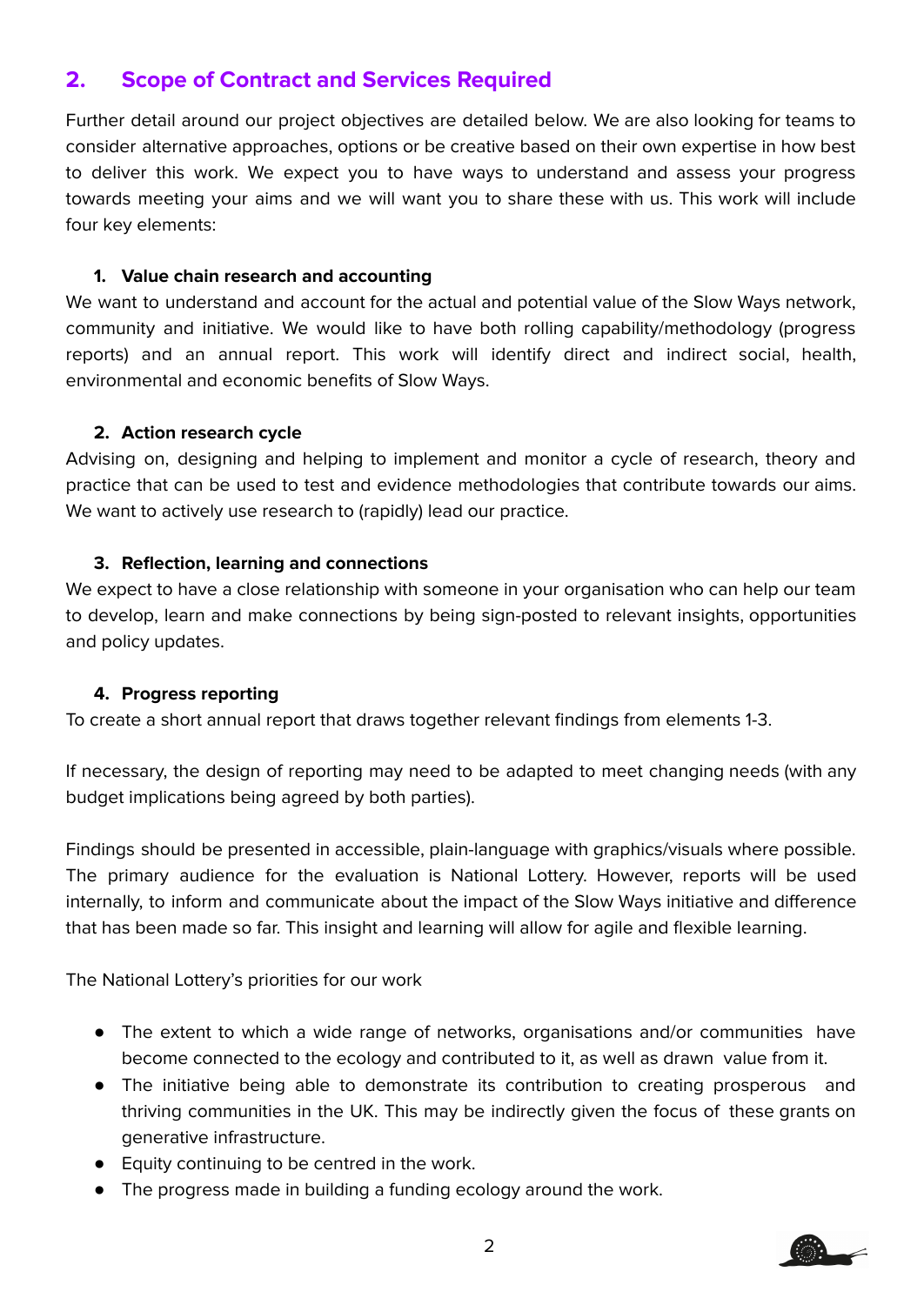## **The National Lottery's Summary of our Aims**

Slow Ways is an invitation to reimagine the role, purpose and experience of walking, through innovating the infrastructure that makes this activity possible. It aims to get more people walking for longer and further, challenging the narrative of walking as something done just for leisure, framing it as something also done with purpose. Additionally, it challenges assumptions about who walking is for, opening access to all.

Over the next 7 years, Slow Ways hopes to achieve a number of far-reaching and ambitious goals as they build on their existing energy and momentum, growing and deepening their capacity to respond, support, collaborate and scale the diversity and impact of the initiative.

They will build out several different approaches and tools to develop a network of routes in a simple and accessible way, enabling people and communities to collaborate on their creation. This will involve building, testing and sharing physical and digital assets for the Slow Ways walking routes, and different approaches to public engagement and co-creation.

The routes will create connections and inspire activities across communities in the towns, cities, and villages they link. Slow Ways will seek to promote, encourage and facilitate collaboration and interdisciplinary synergies across these connected communities that can impact policies, local investment and an enhanced sense of interdependency. In service of these goals, Slow Ways will collect stories and share narratives that connect people and places using design-based communication principles.

We expect you to have ways to understand and assess your progress towards meeting your aims and we will want you to share with us.

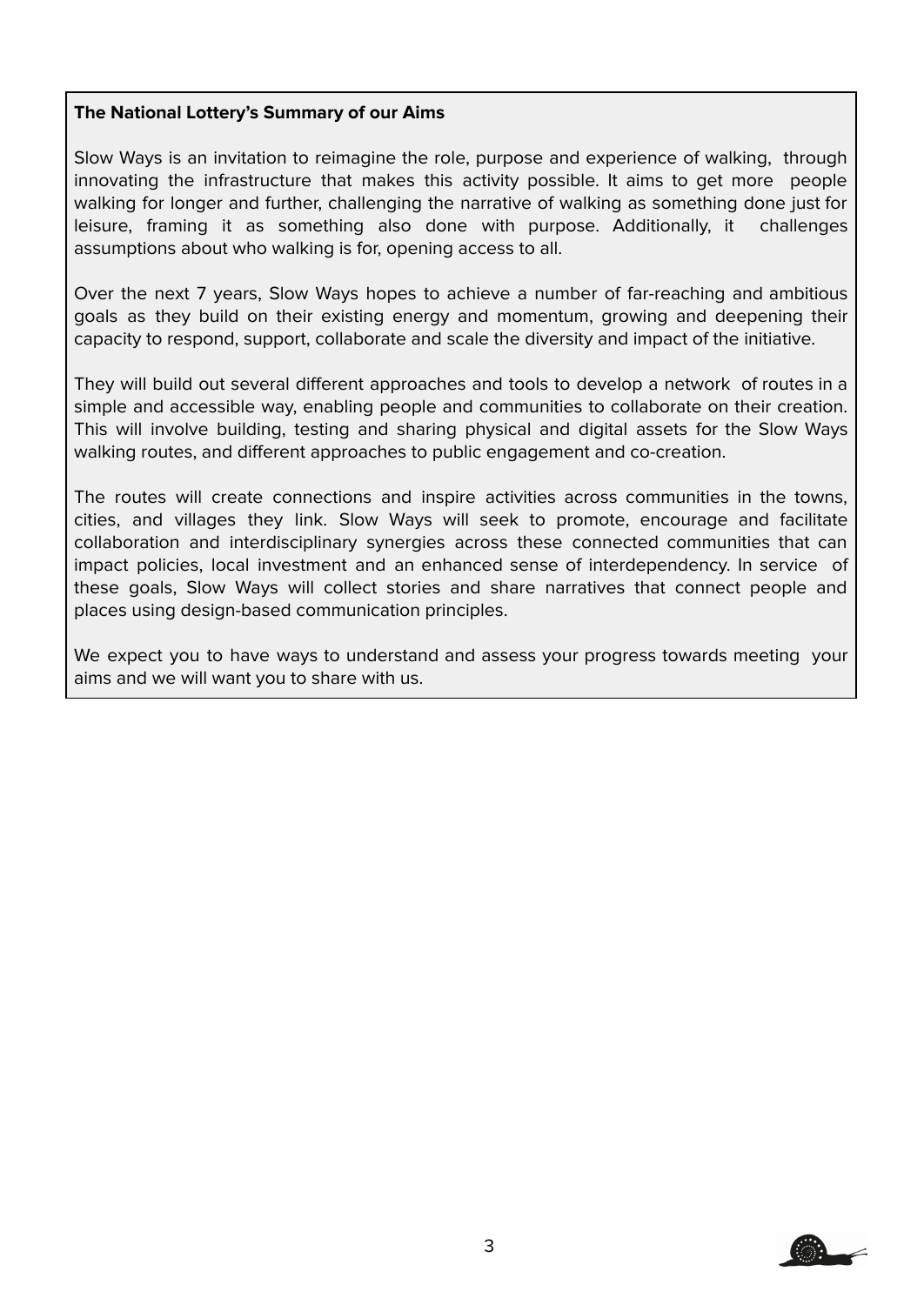## **3. Request For Quotation**

## **3.1 Indicative Timeline**

| 19.05.22                                                                     | Request for Quotation issued.                      |  |  |  |  |
|------------------------------------------------------------------------------|----------------------------------------------------|--|--|--|--|
| 10.06.22                                                                     | Deadline for teams to ask clarification questions. |  |  |  |  |
| 17.06.22                                                                     | Deadline for submission of bids.                   |  |  |  |  |
| w/c 27.06.22                                                                 | Clarification meetings with shortlisted teams. **  |  |  |  |  |
| w/c 04.07.22                                                                 | Award contract and notify teams. **                |  |  |  |  |
| <b>Please Note</b><br>We reserve the right to amend timescales if necessary. |                                                    |  |  |  |  |

- Deadlines come into effect at 6pm on dates advised.
- A maximum of three teams will be shortlisted with those teams being the highest scoring parties.

\*\* Dates are subject to change

## **3.2 Communications**

The winning team will work with Slow Ways to devise and agree an effective communications plan for the summative evaluation reports. We expect reports to be produced in a clear, accessible and engaging way using plain English.

All reports and events must be supported by an agreed concept note prior to work commencing that details:

- Purpose
- Audience
- The evaluation objective/s the output addresses
- Outline content: structure and format
- Timetable

## **3.3 Data Protection and Ethics**

The winning team will be expected to adhere to all relevant legislation including, but not limited to, that covering equalities, ethics, data protection, freedom of information, fraud and anti-corruption.

## **3.4 Supplier Attributes**

- Demonstrable experience of conducting value chain research, value chain accounting and action research involving projects of varying focus and scale.
- Demonstrable experience of successfully conducting evaluation with particular technical expertise in measuring engagement and behavioural change.
- Ability to work flexibly over time, responsive to changing needs of the project with a strong project management approach to flex resources as required.

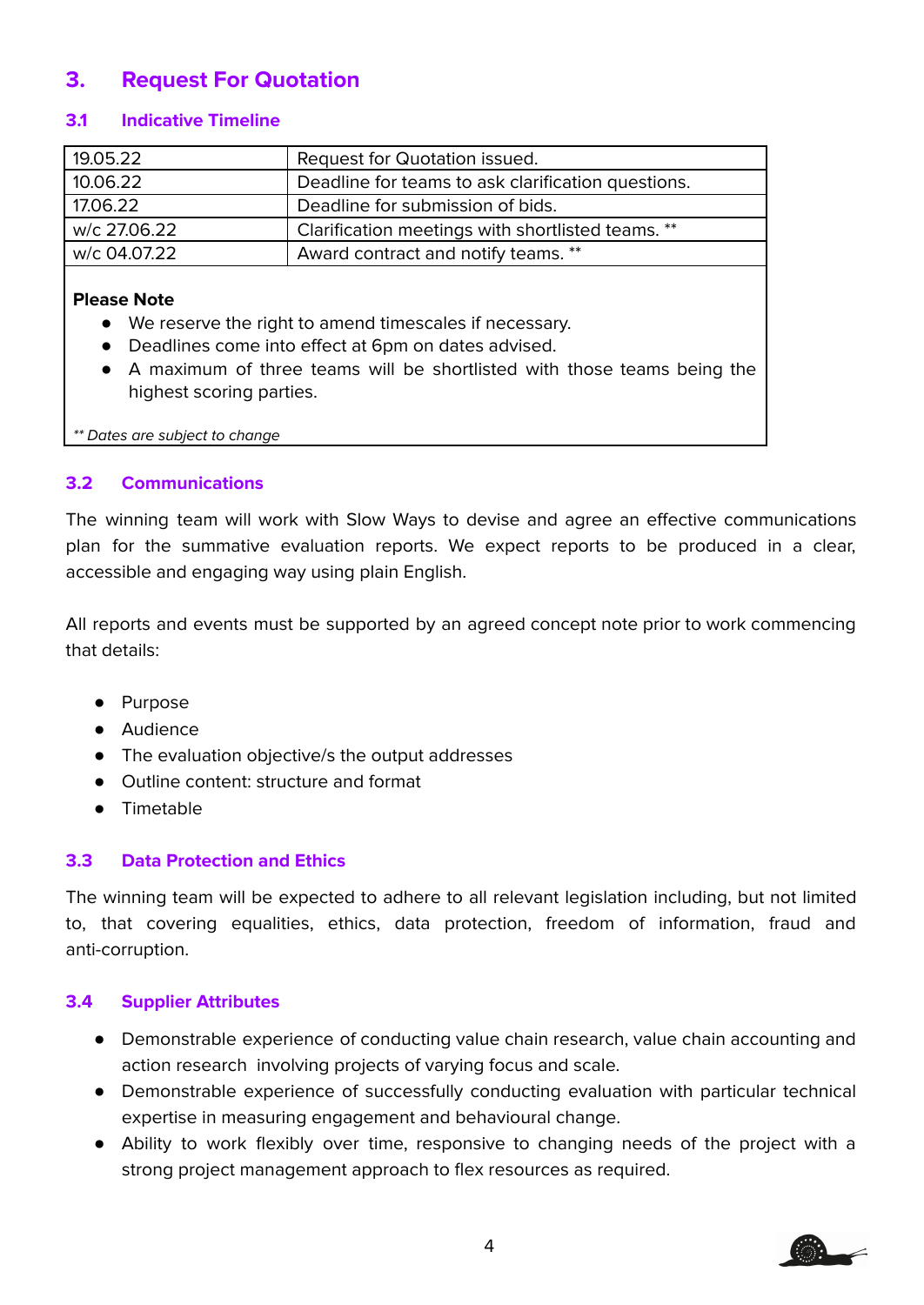- Attention to detail, quality of work and timeliness in delivering the contract. An approach to continuous improvement and a commitment to regularly reviewing service delivery (and implementing change where appropriate) to improve the quality of the services.
- Ability to ensure production of quality outputs that meet audience needs and communicate findings in a manner that is clear, engaging and accessible.
- Ability to build and maintain long-term positive and collaborative relationships with partners (as required).
- Ability to work closely with the Slow Ways team to ensure deliverables meet the desired quality expectation, on time, and within budget.
- Desire to potentially continue the work beyond the initially funded period.

## **3.5 Quality Assurance**

We place high value on quality of service and outputs from suppliers. We expect all communications, analysis and outputs/deliverables to be subject to a meaningful quality assurance process and ask that you set this out within your delivery plan and costings.

## **3.6 Contract Value and Term**

This will be a 2 year contract with a potential to extend (subject to funding).

Teams should only submit one quotation which should operate as a standalone quote and not be dependent on any other quote or other factors. The quote must be capable of being accepted by Slow Ways in its own right.

Teams must also provide details of the: names; job titles; role; number of days and day rate applied for each member of the project team and consultants that will be providing the Services in order to deliver the Deliverables and the Contract.

Payment will be made upon satisfactory completion of deliverables at set milestones to be agreed post-award with the winning team.

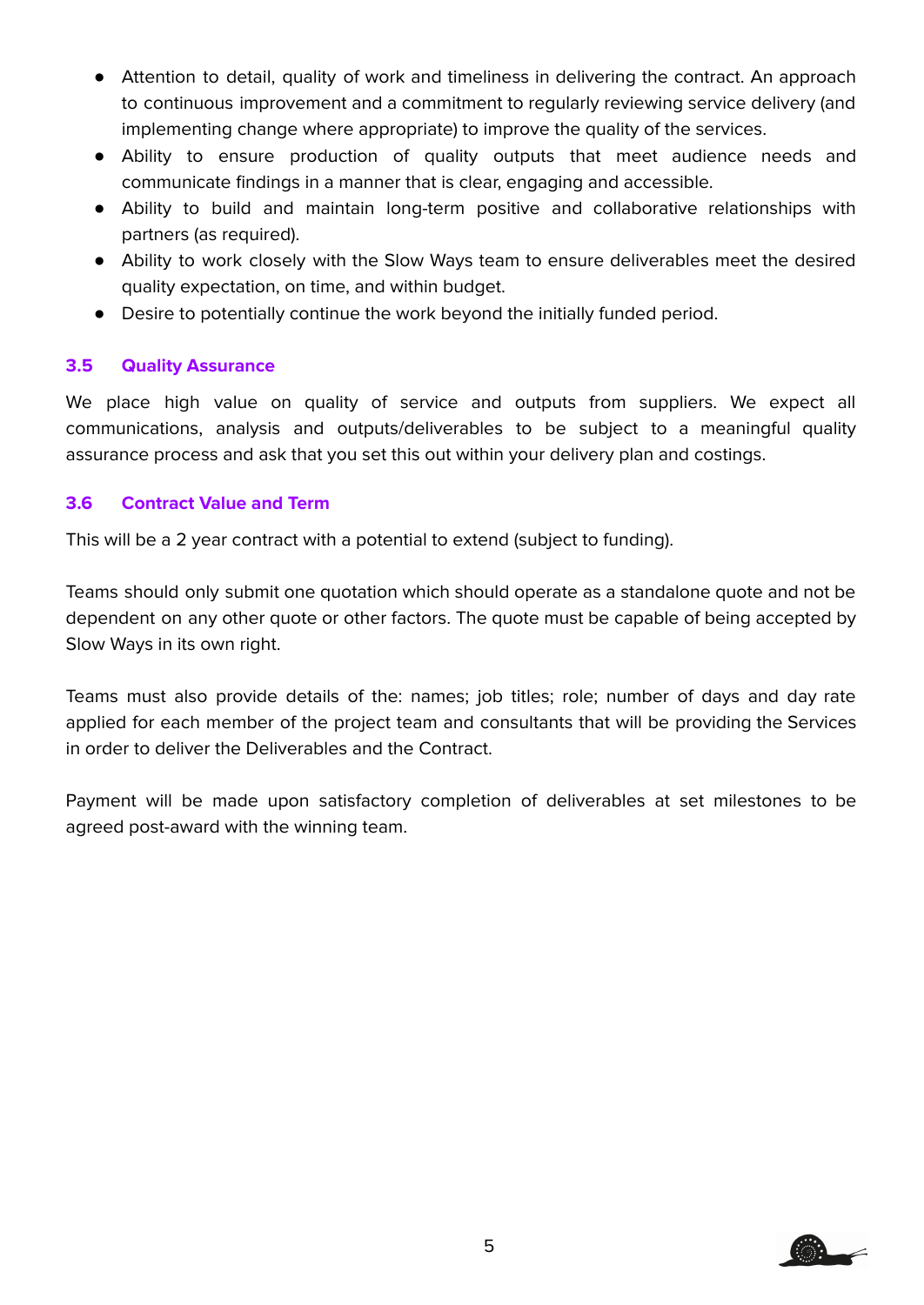## **4. How to Apply**

We have tried to make the application straightforward! You can either:

- a) [Complete](https://forms.gle/q7PpLJvECMD5bqMZ8) this online form or
- b) Email your response to [julian@slowways.org](mailto:julian@slowways.org)

For either option, please ensure you have reviewed this document in its entirety, particularly the requirements in Section 3 and answer the following five questions:

- 1. What experience do you have of value chain accounting? How would you plan to deliver our value chain accounting?
- 2. What experience do you have of conducting an Action Research Cycle? How would you plan to implement and support our action research?
- 3. What experience do you have creating opportunities for teams to reflect, learn and identify opportunities? How would you support this work?
- 4. What experience do you have of progress reporting? How would you create a report that summarises activity across services 1, 2 and 3?
- 5. What is your quotation for this work?

For questions 1-4, please clearly show your thinking and demonstrate that you have the ability to do the work. For question 5, please provide a clear breakdown of costs.

In addition to the above, you are asked to:

- 6. Provide a brief synopsis of your company/team/organisation.
- 7. Confirm that, if successful, you have, or will put in place, the following insurances: Employers Liability £10 million Public Liability £5 million Professional Indemnity £1 million
- 8. Provide, if requested, financial information in order for us to assess your financial health.
- 9. Provide, if requested, a copy of your: Health & Safety Policy Quality Assurance Policy / Statement Environmental Policy / Statement Data Protection & Privacy Policy
- 10. Completed the Statement of Non Collusion (see foot of this document).
- 11. Keep submissions open for acceptance for 90 calendar days following the closing date.

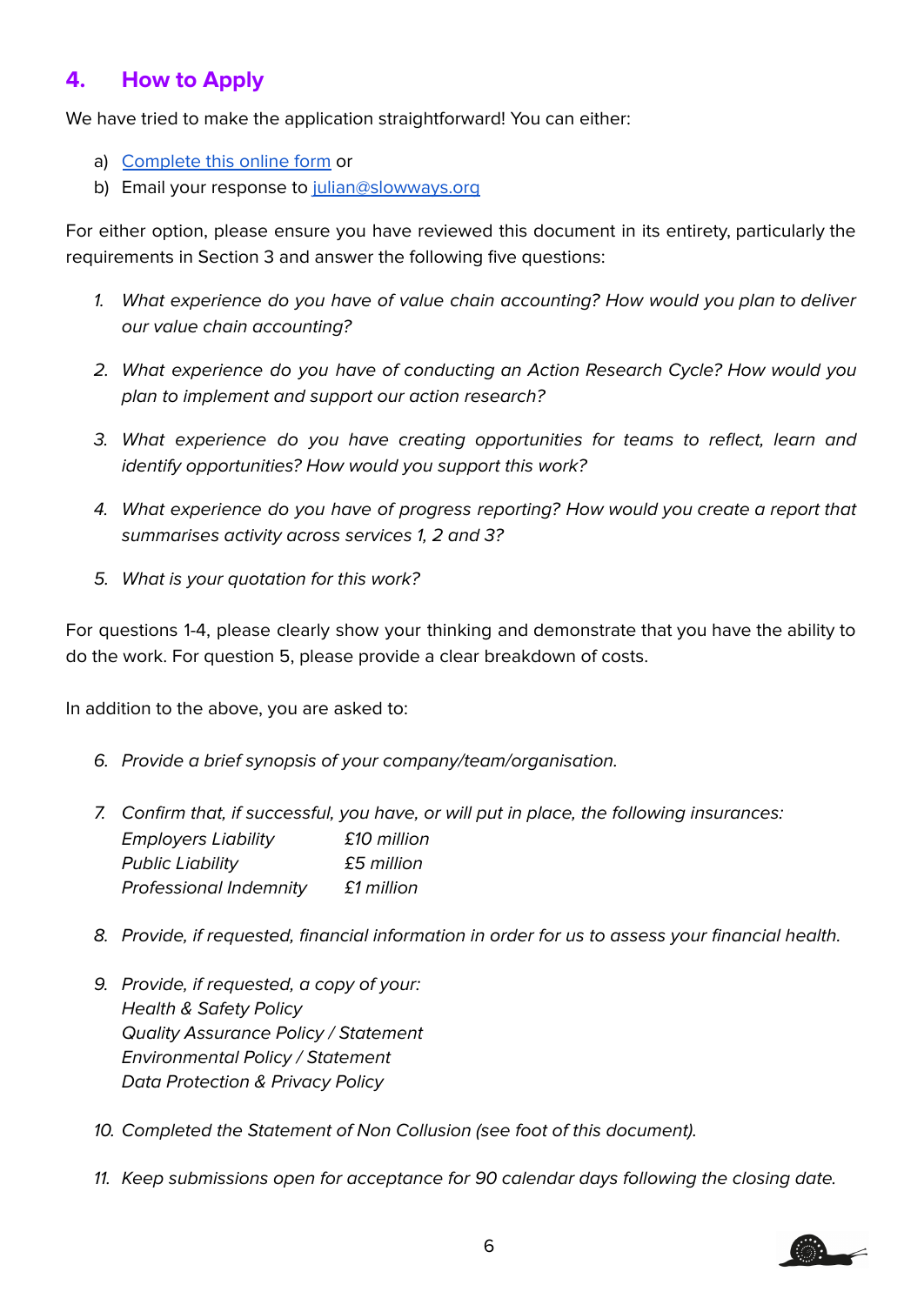## **4.1 How we will Score Submissions**

#### **Questions 1 - 4 will be scored out of 5 using the following criteria:**

## **0 Points**

#### **No response or partial response**

Poor evidence provided in support of submission. Does not give Slow Ways confidence in the ability of the team to deliver the Contract.

## **1 Point**

#### **Weak Response**

Submission supported by a weak standard of evidence in several areas. Concern about the ability of the team to deliver the Contract.

## **2 Points**

#### **Satisfactory Response**

Submission supported by a satisfactory standard of evidence in most areas. Lacking in some detail/evidence giving rise to some concerns about the ability of the team to deliver the Contract.

## **3 Points**

## **Comprehensive Response**

Supported by a good standard of evidence. Gives Slow Ways confidence in the ability of the team to deliver the contract. Meets our requirements.

## **4 Points**

#### **Very Good Response**

Comprehensive submission and supported by a high standard of evidence. Gives Slow Ways a high level of confidence in the ability of the team to deliver the contract. Exceeds our requirements in some respects.

## **5 Points**

## **Excellent Response**

Very comprehensive submission and supported by a very high standard of evidence. Gives Slow Ways a very high level of confidence in the ability of the team to deliver the contract. Exceeds our requirements in most respects.

## **Question 5 will be scored out of 5 using the following criteria:**

The team(s) with the lowest quotation will receive **5 points**, the next lowest **4 points** and so on. All teams who submit a quotation will receive a minimum of **1 point** for question 5. Your quotation should include VAT and a breakdown of how costs have been allocated.

## **Questions 6 - 11 are pass or fail.**

## **The total amount of points available is 25.**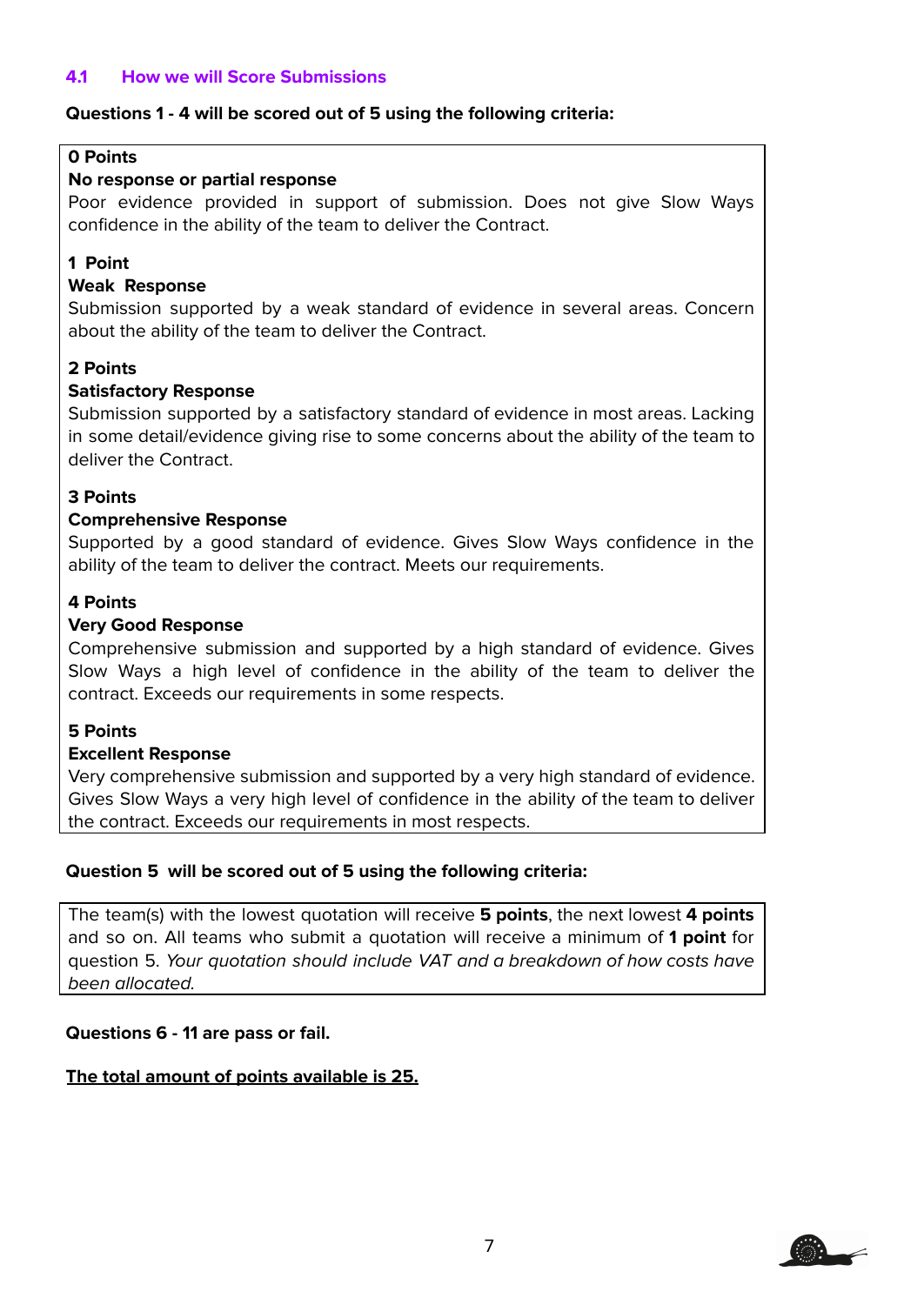## **4.2 Further Instructions and General Information**

This Request For Quotation process will be advertised on the Slow Ways website and social media feeds. It may also be distributed to organisations we are aware of that offer these services.

All clarification questions must be emailed to [julian@slowways.org](mailto:julian@slowways.org) only. In the interests of fairness, we will distribute questions and responses (without identifying the author of the question) on our website except where we consider the question and response to be commercially sensitive.

Teams must submit a response within the timeframes specified in the timetable. Submissions received after the deadline will not be considered.

Acceptable file formats for attachments are Microsoft Word, Microsoft Excel, Microsoft PowerPoint and Adobe PDF.

The issue of a signed Contract shall constitute the Slow Ways acceptance of the Quotation. The successful team shall not commence any work related to this Request For Quotation post-award without being in possession of a signed contract signed by all parties.